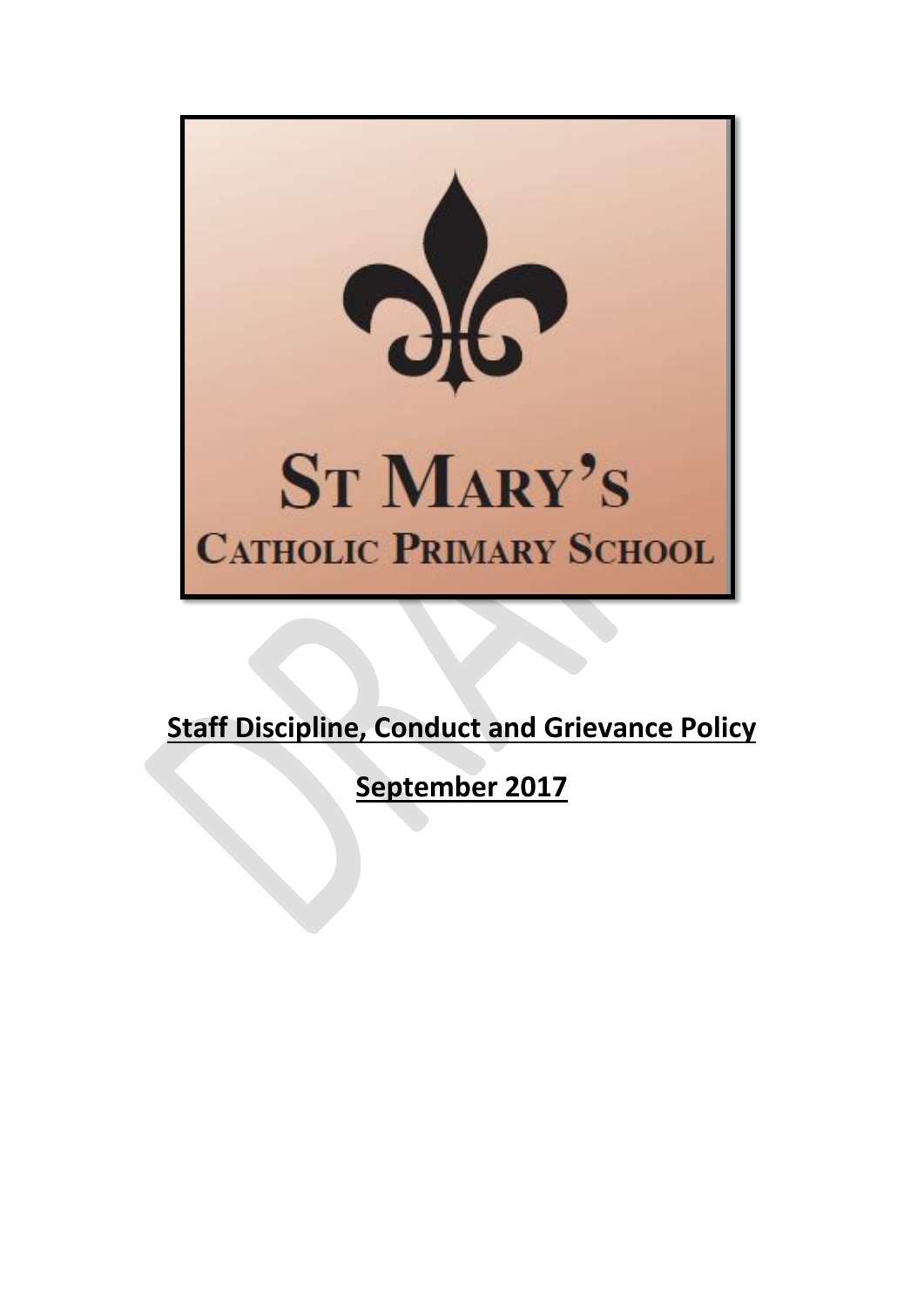St Mary's Catholic Primary School is committed to a coherent approach to the safety, protection and wellbeing of members of the school community, and to fairness and consistency in the way that disciplinary matters and staff grievances are handled. Our policy on discipline, conduct and grievances will contribute to achieving this. It will be used alongside the school's policies on child protection and safeguarding, allegations of abuse against staff, whistleblowing, and teacher appraisal and capability. The policy applies to all staff, including the headteacher.

The school expects staff to be professional and hardworking. It does not expect to have to discipline them for misconduct but disciplinary sanctions have to be in place should the need arise, if informal action has not been effective or is inappropriate. The **school's staff appraisal policy** provides information on how the school manages staff performance.

#### **1. Staff conduct in school**

**Staff** should ensure that their conduct in school is in line with school policy and sets a good example to our pupils. This includes:

- observing the terms and conditions of their contract
- attending work regularly and on time
- performing work duties to the high standard expected
- treating with respect everyone they come into contact with during the course of their work
- complying with requirements relating to training and CPD, health and safety, and information sharing
- alerting managers to any circumstances that may adversely affect their work
- complying with the requirements of the Teachers Standards

Failure to maintain satisfactory standards of conduct may result in action being taken under this procedure.

**Senior leaders** have the additional responsibilities of:

- recruiting staff that they think are capable of working to the high standards expected at the school, and managing them effectively
- monitoring staff conduct and taking action where conduct is unacceptable
- encouraging staff to alert them to circumstances that may adversely affect their work
- communicating the school policy and standard expectations to all staff, ensuring there is a clear understanding of both
- providing effective feedback on the conduct, attendance and performance to individuals they are responsible for
- possession, use, supply of illegal substances;
- ensuring that any actions taken as a result of staff misconduct or gross misconduct are carried out discreetly, fairly, in confidence and in line with the school's equality policy.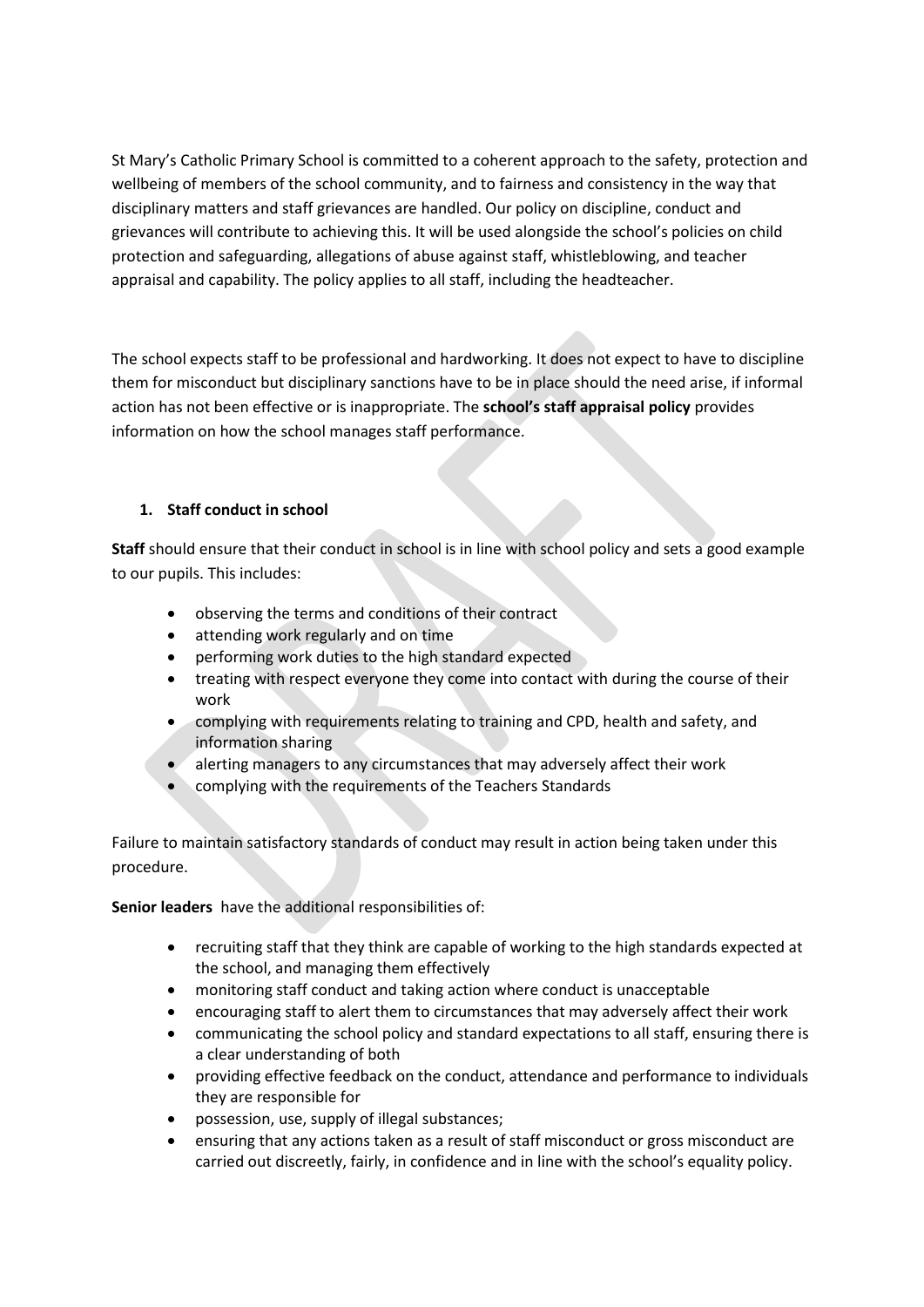This policy is written and reviewed by the school

#### **The governing body has a responsibility to:**

- treat all incidents of staff misconduct or gross misconduct fairly and in line with school policy
- review this policy annually or after any incident of serious misconduct to ensure that it is effective, practicable and fair.

# **2. Types of misconduct**

Listed below are some actions normally considered to be misconduct or gross misconduct that would be dealt with under this policy. The lists are a guide and are not exhaustive. The school has the right to discipline a member of staff for misconduct or gross misconduct even if the action they have taken is not listed below. Staff considered to have committed gross misconduct may be suspended before consideration for dismissal.

#### **2.1 Misconduct**

- Minor breaches of an employee's contract of employment
- Minor breaches of St Mary's Catholic Primary School policies, including the sickness absence policy, IT user policy and health and safety policy
- Unauthorised absence from work
- Unauthorised use of the school facilities for example using the internet for excessive personal emailing
- Persistent lateness, poor timekeeping or timewasting
- Inappropriate or offensive behaviour for example, using foul or abusive language
- Intentionally disobeying the reasonable instructions of a senior member of staff
- A breach of confidentiality or school regulations
- Negligence in the performance of duties.

#### **2.2 Gross misconduct**

Gross misconduct is a serious breach of contract and includes misconduct, which in the opinion of St Mary's Catholic Primary School is likely to prejudice its reputation or irreparably damage the working relationship and trust between the school and the employee. Gross misconduct will be dealt with under this procedure and will normally lead to dismissal without notice or pay in lieu of notice.

- Harassment or discrimination related to any of the protected characteristics see other relevant policies including equal opportunities, and anti-harassment and bullying
- Inappropriate conduct with children or young people, including failing to maintain appropriate professional boundaries
- Serious failure to follow the school's child protection procedures
- Serious or repeated breaches of health and safety requirements
- Physical assaults or threats to a colleague, pupil or member of the public
- Soliciting or accepting bribes
- Actual or threatened violence, or behaviour which provokes violence
- Unauthorised removal of school property, or malicious damage to school property or equipment
- Criminal offences that in the *school's* opinion may undermine that employee's ability to do their job or adversely affect internal relations, staff or pupils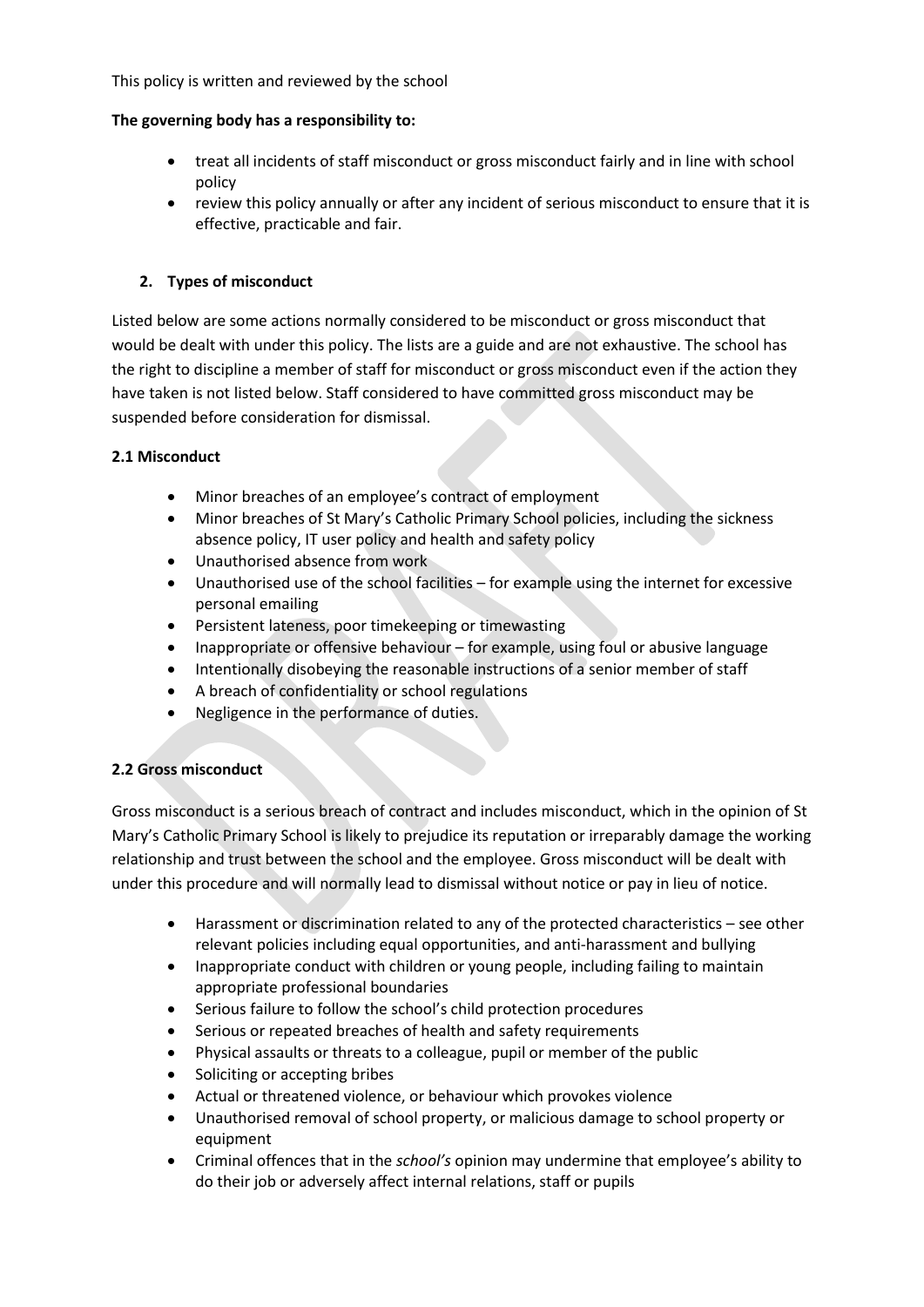- Dishonesty involving anything that relates to life in school
- Fraud or forgery, including falsification of documents such as expense claims, pupils' work, examinations or assessments
- Theft
- Being under the influence of alcohol, illegal drugs or other substances during working hours or not being capable of fulfilling duties because of their effects
- Any action that harms the reputation of the school
- Serious negligence or a serious or deliberate breach of an employee's contract of employment
- Serious or repeated failure to obey instructions, or any other serious act of insubordination
- Deliberately accessing internet sites at work or at home, or using school equipment, which contains pornographic, offensive or obscene material
- Making a false declaration or failing to disclose information in relation to the disqualification from childcare requirements, or becoming disqualified from providing childcare

#### **3. Staff discipline procedures**

St Mary's Catholic Primary School is to ensure that any disciplinary matter is dealt with fairly and that steps are taken to establish the facts and to give employees the opportunity to respond before taking any formal action. An employee may bring a companion to *all meetings under this policy/all meetings where a warning or dismissal may be a potential outcome*. The companion may be either a trade union representative or a work colleague *or anyone else that* St Mary's Catholic Primary School *may choose to allow – e.g. friend/family*. Employees will not normally be dismissed for a first act of misconduct, unless St Mary's Catholic Primary School decides that the conduct amounts to gross misconduct or the employee has not completed a probationary period.

#### **Disciplinary investigations**

When a manager thinks that misconduct has taken place, and where it is determined that an investigation is needed, the Headteacher will usually appoint an investigating officer to carry out the investigation. The purpose of an investigation is to establish a fair and balanced view of the facts. It may involve interviewing the employee and any witnesses, and reviewing relevant documents or other information. The investigating officer responsible will first and foremost inform the member of staff that they are going to initiate an investigation.

Where any allegation is made, the Headteacher should be informed and a meeting will be arranged with the member of staff in question. The chair of governors may be informed, and if the Headteacher is the person in question, the Chair of Governors will arrange the meeting. This will take place immediately if there is concern that a child is at risk of harm, or normally within 7 days if this is not the case.

Where misconduct is not serious enough to warrant an immediate formal meeting, the manager will meet with the member of staff informally to discuss the circumstances surrounding their misconduct. Written records of this discussion will be kept, as will documentation of any information from witnesses. The member of staff in question can bring a colleague to this meeting if they wish.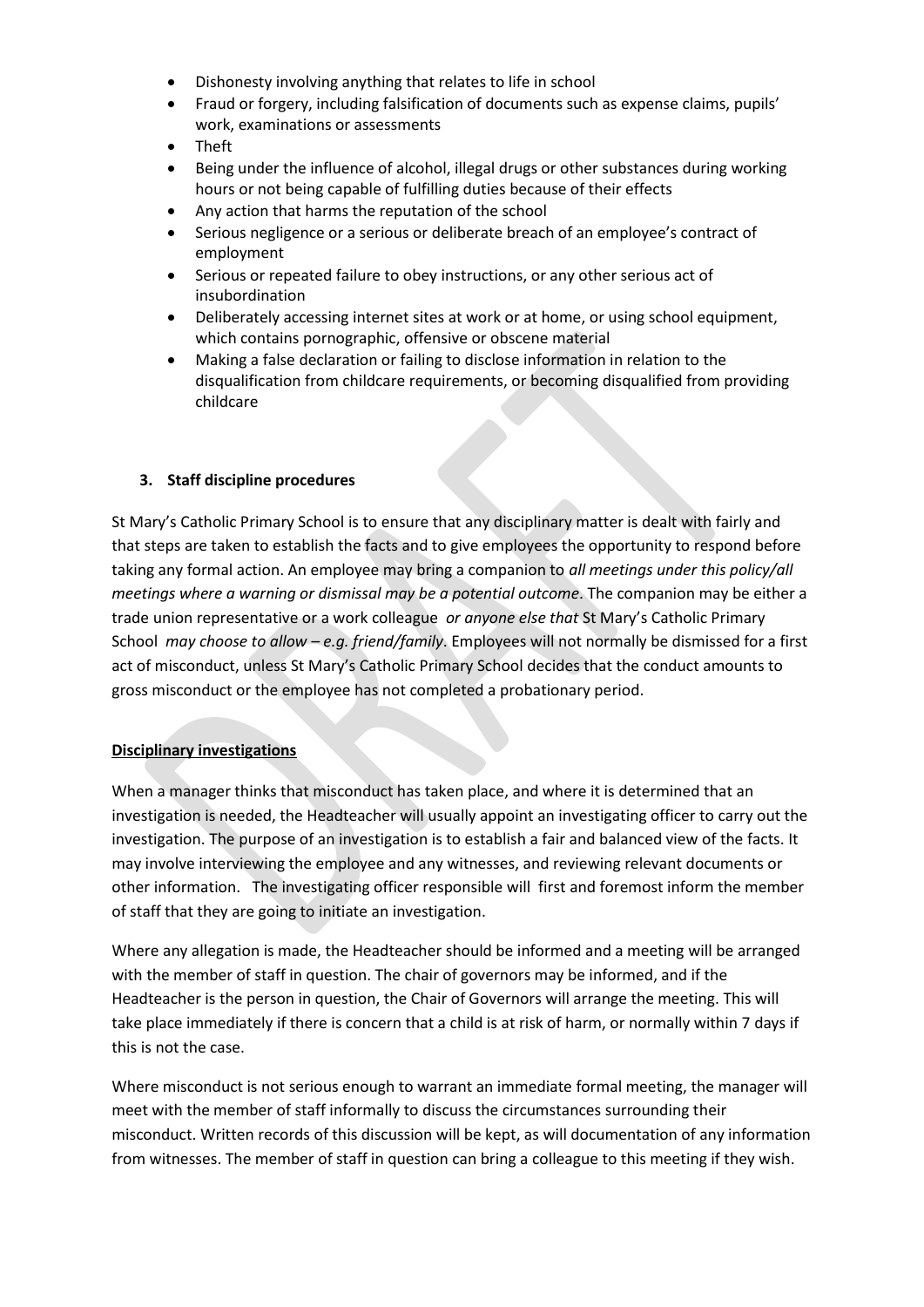Details of the misconduct and the discussion that has followed will be passed onto a member of the senior leadership team or headteacher. The investigating officer will recommend either that no further action is taken (see paragraph (**A**) below) or that a disciplinary hearing should take place (see paragraph (**B**) below).

# **(A) No further action will be taken**

If the investigating officer has investigated the misconduct of a staff member and has made the recommendation that no further action be taken, or that informal action should be taken, the member of staff will be informed in writing within 7 days of the initial disciplinary meeting. If the investigating officer believes that the misconduct was a one-off, a misunderstanding, or an act of poor judgement, they may wish to arrange a follow-up meeting to discuss this with the staff member and the implications of their conduct.

Investigating officers may use this follow-up meeting to draw up a personal plan to improve conduct, timekeeping or organisational skills. An improvement plan may be created with measurable improvements as targets and reasonable timescales in which to improve. These will be reviewed at the end of the agreed improvement period and if insufficient improvement has been made the investigating officer may make the decision to take more formal action.

# **(B) A disciplinary hearing will take place**

In cases where an act of gross misconduct or a series of incidents of misconduct have taken place, the investigating officer may advise that a disciplinary hearing should take place to review the conduct of the member of staff and decide on a formal course of action. Persons who are considered to have committed gross misconduct may be suspended before consideration for dismissal.

The person who is the subject of the investigation will be informed as soon as a disciplinary hearing has been decided. If there has been an allegation made against them by a pupil, they will be informed only after the Headteacher has spoken to the Chair of Governors. The employee will then be advised what the next course of action will be. However, if the police or children's social care are to be involved, for example in a case of alleged sexual misconduct, they will be contacted before the employee and will advise on what information may be disclosed to the person under investigation.

In the case of an employee who has been accused of abuse, the Headteacher, Chair of Governors or a named representative will keep the subject of the allegation informed of the progress of the case and any other work-related issues. If that person has been suspended, they will keep them informed of any developments from school. If the employee is a member of a union or any other professional association, they should be advised to contact that body at the outset of the investigation.

#### **4. Disciplinary hearings**

When the investigating officer has recommended disciplinary action, a disciplinary hearing will be convened. The employee will be notified in writing as soon as is practicable of the date, time and location of the hearing. The procedure and copies of relevant documentation that will be used or may be useful or necessary to prepare a response will be provided. The employee will be informed of the allegations against them, the basis for those allegations and the likely range of consequences if it is decided at the hearing that the allegations are true. An employee may bring a companion to all meetings where a warning or dismissal may be an outcome, and this may be either a trade union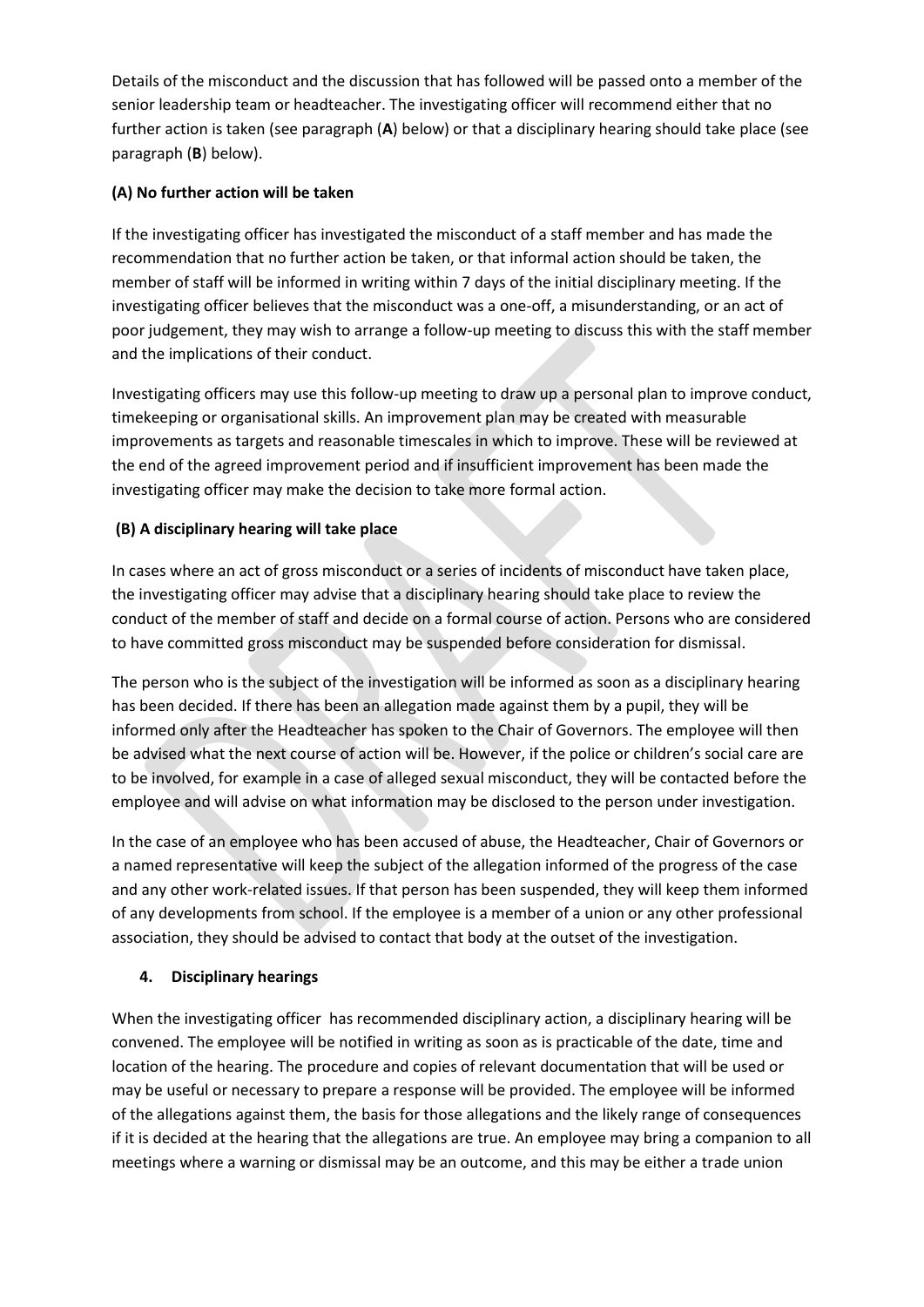representative or a work colleague. The employee will be informed of their right to be accompanied in the written notification of the hearing. Should they wish to bring a companion to the hearing, they will be responsible for making the necessary arrangements and providing them with copies of paperwork that they may require.

The disciplinary board will be made up of: The Headteacher, Chair of Governors and members of the governing body as decided by the Headteaacher.

St Mary's Catholic Primary School has a duty of care to its employees and will do all it can to minimise the stress of the disciplinary process.

The employee may need additional support and the school will consider what would be appropriate. If there is a criminal investigation and the police are involved, they may provide this additional support. For more information on support, confidentiality, suspensions, resignations and investigation processes that relate to allegations of abuse, please refer to the school's **allegations of abuse against staff policy**.

# **4.1 Confidentiality**

The school will make every effort to protect the privacy of all parties during and after an investigation into misconduct. It is in everyone's best interest to maintain this confidentiality to ensure a fair investigation with minimum impact for all parties. All employees must treat information communicated to them in connection with an investigation or disciplinary matter as confidential.

A breach of confidentiality will be taken seriously and may warrant its own investigation. It is a criminal offence to publish information that could lead to the identification of someone who is the subject of an allegation or a disciplinary hearing before they are charged or summonsed.

#### **4.2 Suspensions**

The school will not suspend a member of staff without serious consideration, and will not do it automatically when an allegation of abuse or gross misconduct is made. Depending on the nature of the case, it may be possible that alternative arrangements are made such as work location or reorganisation of duties, and these will be considered before a decision to suspend is made.

Suspension is not a disciplinary penalty and does not imply that any decision has already been made about the allegations. Where an employee is suspended, they will receive confirmation in writing as soon as possible and will be informed of the reason for the suspension. The suspension will be for no longer than is necessary and will be kept under review. Employees will continue to receive full pay and benefits during any period of suspension.

#### **4.3 Resignations**

If an employee hands in their resignation when a disciplinary hearing has been ordered or during an investigation, the investigation will still continue until an outcome has been reached, with or without the person's cooperation. They will be given full opportunity to respond to the hearing. A referral to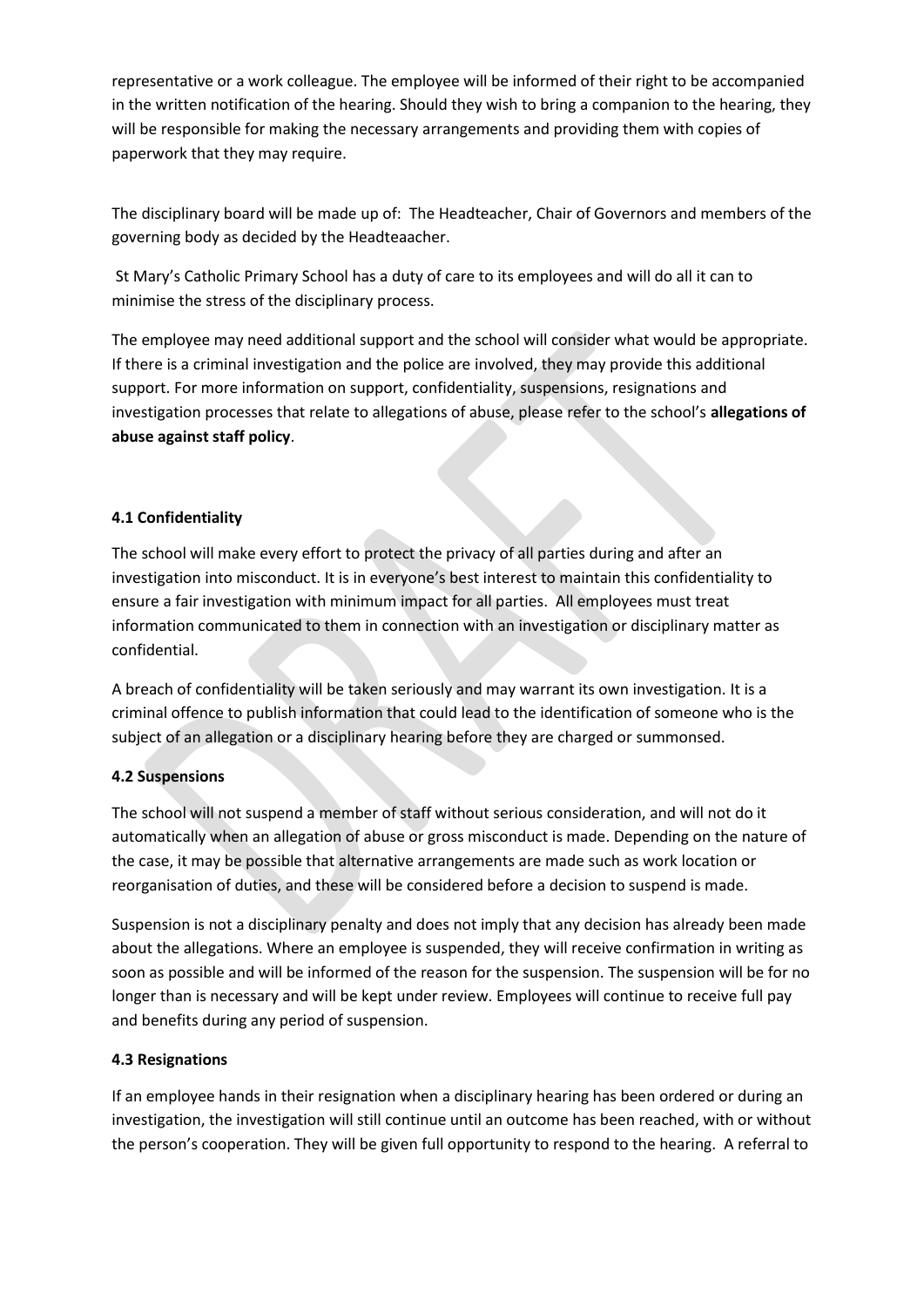the Disclosure and Barring Service and Secretary of State will also be made where the thresholds for referral are met.

#### **4.4 Record keeping**

Detailed records of all investigations and outcomes should be kept securely, and in line with the Data Protection Act, in the personal file of the person who has been under investigation, who should be given a copy of the same information. This will enable the school to:

- provide all the neccessary information for future schools if the individual requires a reference. Where DBS checks highlight allegations that did not result in any criminal charges, records will need to show exactly what happened, what points of action were taken during and after the investigation, and how the result of the investigation was reached
- prevent unnecessary re-investigation in the future if an allegation re-surfaces.
- Allegations or investigations that are proven to be malicious will not be kept on employment records or used in employee references.

# **4.5 Action on conclusion of the case**

The employee will be informed in writing of the decision and the reasons for it, usually within 7 days of the hearing. The *disciplinary board* may find that there is no case to answer and refer the case back to an informal process. Alternatively, the panel may give the employee a disciplinary first warning or final warning or dismiss them. The usual penalties are set out below.

- Written warnings will set out the nature of the misconduct, the period for which the warning will remain active and the likely consequences of further misconduct in that active period. After the active period, the warning will remain permanently on the employee's personal file but will be disregarded in deciding the outcome of future disciplinary proceedings.
- Where an employee is dismissed, a referral to the Disclosure and Barring Service and Secretary of State will be made where the thresholds for referral are met.
- If it is decided that the employee may return to school (after a suspension) then provisions will be put in place by the school to ensure that the transition is as smooth as possible. This may involve a phased return for a trial period or use of another member of staff as a support system in the short term.

#### **4.6 Appeals**

Members of staff can appeal to the governing body in relation to disciplinary action taken against them within 7 days of the date on which they were informed of the decision.

The appeal will be dealt with as impartially as possible and where possible, will be conducted by a different panel of governors not previously involved in the case. The employee will be given written notice of the date, time and place of the appeal hearing no less than 5 working days before the hearing. They may bring a companion to the appeal hearing (see the opening to section 4).

Following the appeal hearing, the panel may confirm or revoke the original penalty or substitute a different penalty. Ordinarily a penalty will not be increased on appeal unless there is new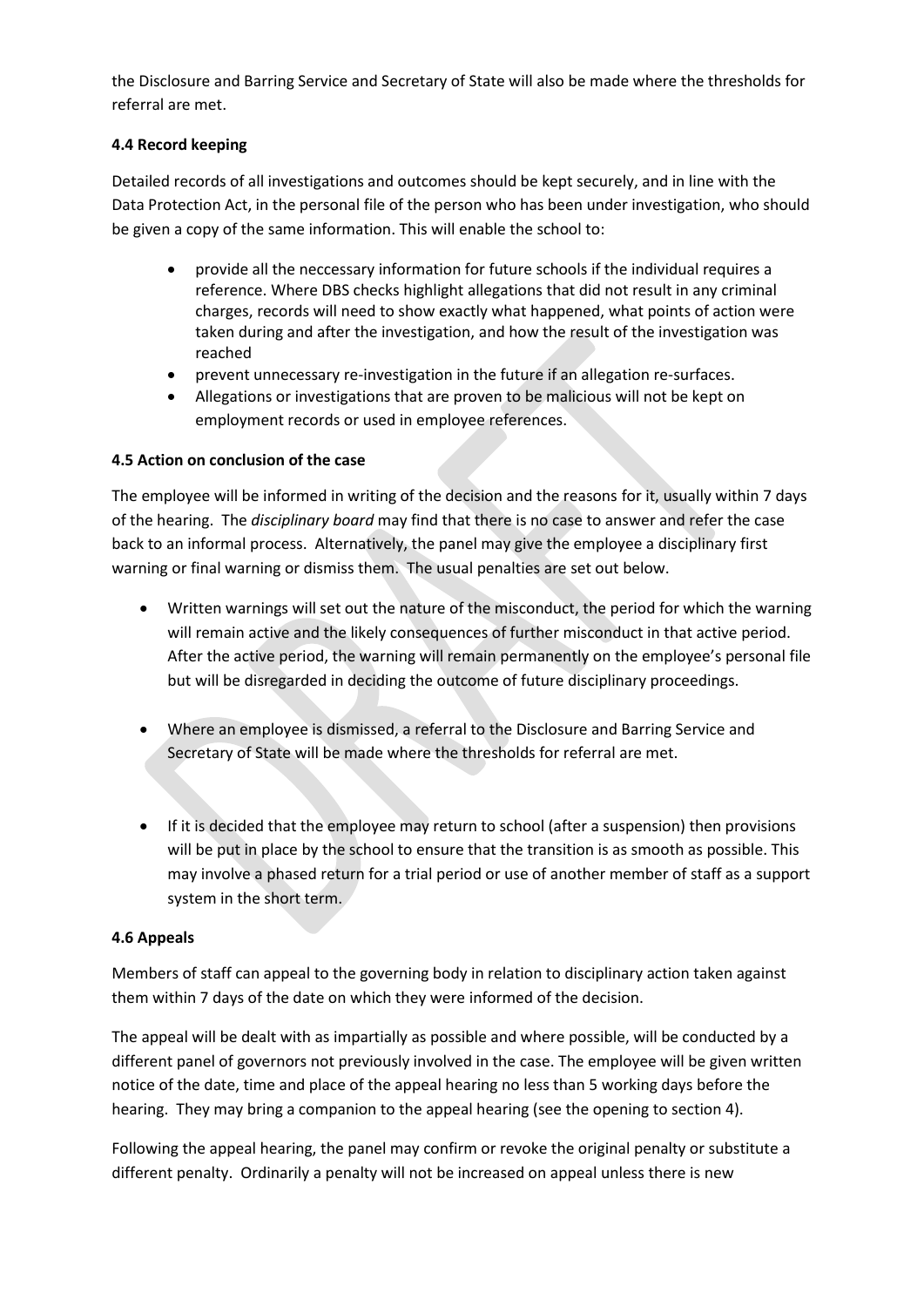information or evidence that requires further investigation. The employee will be informed in writing of the decision and the reasons for it, usually within 5 working days of the hearing.

The decision of the appeals panel is final and there is no further right to appeal.

# **5. Staff grievances**

Grievances are complaints, concerns, or problems raised by staff relating to their employment. Formal grievances must be made in writing. The procedures outlined below can be used when:

- a staff member has a grievance with a colleague
- a staff member has a grievance with their manager or another member of the leadership team, including the Headteacher or Governors

Grievances include:

- terms and conditions of employment
- health and safety
- work relations
- bullying and harassment
- new working practices
- working environment
- organisational change
- discrimination.

The procedures outlined in this policy **should not be used** for:

- grievances about termination of employment
- grievances about national insurance, income tax or pensions
- grievances about pay or performance management
- grievances related to whistleblowing.

#### **5.2 Informal procedure**

The wellbeing of school staff is very important and we strive for an environment in which employees are confident that any grievances can be resolved quickly and informally through open communication with their line manager or headteacher. Staff are encouraged to seek an informal resolution. If they are unable to speak to their manager (e.g. because the complaint concerns their manager), they should speak informally to a more senior manager, which could be the headteacher.

If this does not resolve the issue or is not appropriate, staff should follow the formal procedure below.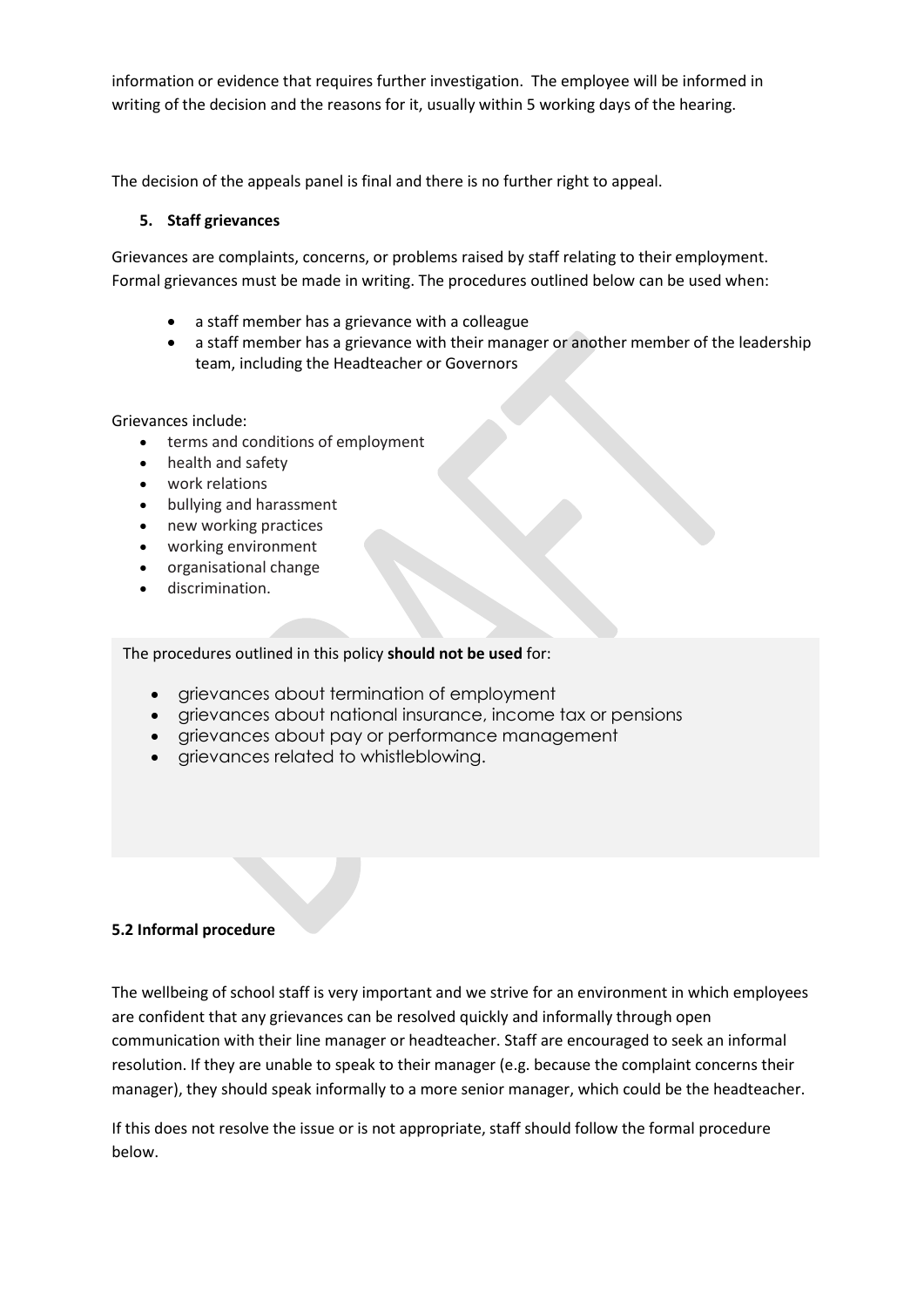#### **5.3 Formal procedure**

Where staff think that informal procedures cannot or have not resolved their grievance they can initiate formal procedures. These will progress as outlined below:

- The staff member with the grievance should describe the grievance in writing and identify the outcome they are seeking. This should be handed to their manager or, if the manager is the subject of the grievance, to a member of the senior leadership team or the Headteacher. Where the Headteacher is the subject of the grievance, the form should go to the Chair of Governors. Where the governing body is the subject of the grievance, the employee should consult with the Headteacher before approaching the chair of governors.
- An initial meeting will be held involving the member of staff with the grievance and the recipient of the written grievance to discuss the grievance and context. The individual who has received the written grievance will take notes and pass these on to the Headteacher or person delegated by the Headteacher to consider the grievance.
- An employee has the right to bring a companion (a trade union representative or a colleague) to the formal grievance meeting or appeal meeting under this procedure. Employees should tell the person holding the grievance meeting who their chosen companion is in good time before the meeting.
- The person holding the meeting will hear evidence from the parties involved and review any relevant documentation. The person may adjourn the meeting or defer a decision until they are satisfied that they have thoroughly reviewed all the evidence and taken into account all relevant factors.
- In some cases, it may be necessary for investigations to be carried out into the grievance. The meeting may be adjourned to carry out necessary investigations, or an investigation may be conducted before the grievance meeting if appropriate. The nature of the investigation will depend on the complaint; it may involve interviewing the employee, a witnesses or witnesses, or reviewing relevant documents.
- All parties involved will usually notified in writing of the decision of the panel and the reasons for the outcome within five working days. There may be circumstances in which it is considered inappropriate for all those involved to receive the full notification.

#### **6. Appeals**

The individual who has brought the grievance can appeal by writing to the Headteacher /chair of Governors within 5 working days of the decision, stating in detail the grounds. An appeal meeting will be held as soon as practicable and will be dealt with impartially by a more senor manager not previously involved. Where the headteacher made the decision, a panel of governors will hold the appeal meeting. The grievance will be re-heard on condition that:

- there is new evidence
- new grievances will not be added.

The decision of this panel is final.